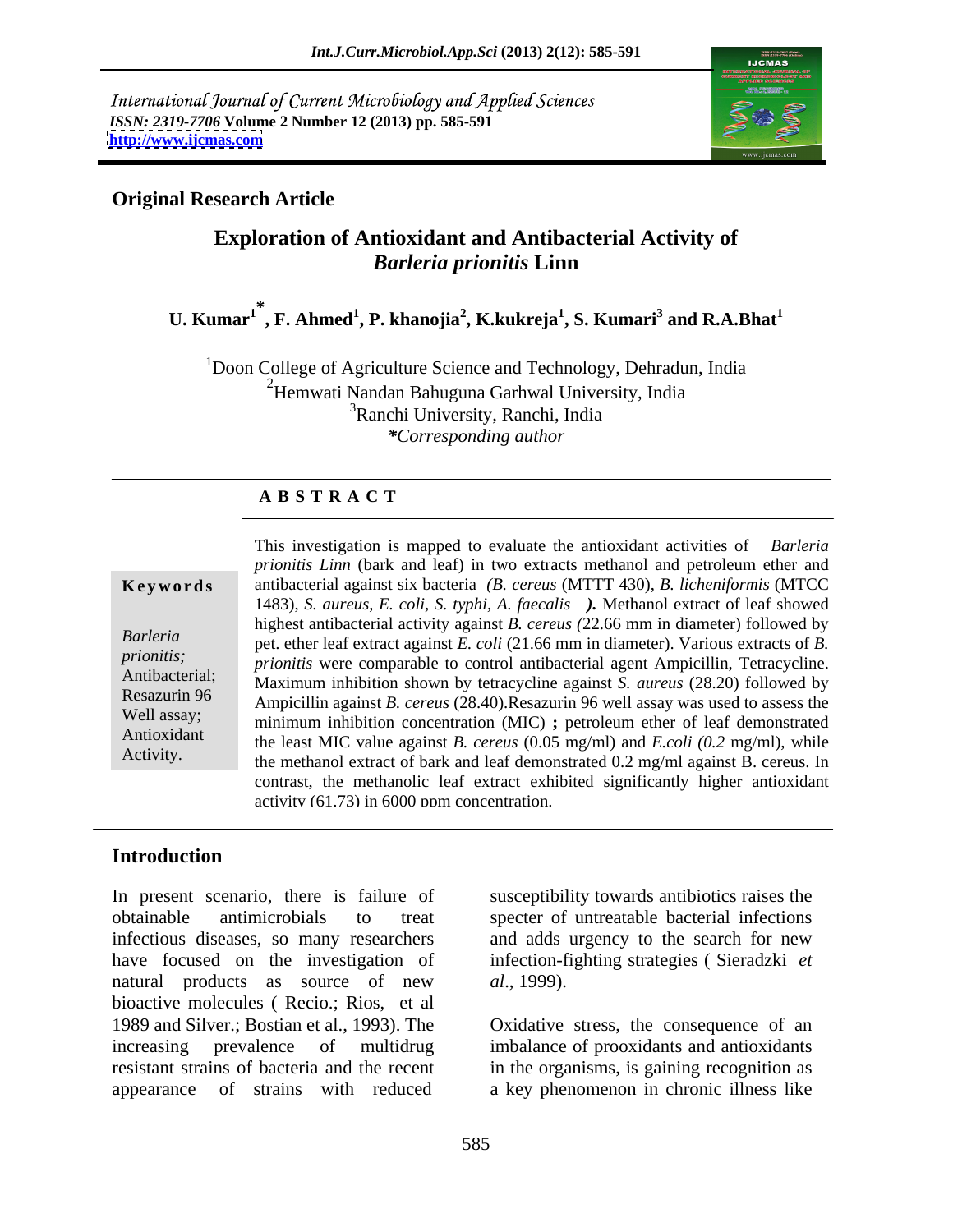inflammatory and heart diseases, **Plant materials and extract preparation** hypertension, and some forms of cancer. traditionally formed the major part of the human diet, and plant based dietary

India, Sri Lanka and tropical Asia. The several reports of antirespiratory, anti al., 2006 and kikuzaki et al., 1993).In other experimental animals like male albino rats antifertility studies was **Removal of solvent** conducted with its root extracts ( Gupta et al.,2000). Hence more studies pertaining The separation of solvent from extracted to use of *Barleria prionitis* parts as plant sample was undertaken in chemistry therapeutic agents should be emphasized, especially those related to the control of petroleum ether solvent was removed with antibiotic resistant microbes. The main the help of rotary evaporator at 40°C investigation of this work is to screen and temperature and methanol solvent was evaluate antibacterial activity and radical removed by water-bath after that it was scavenging properties of *Barleria prionitis* weighed in order to know the amount of parts (leaf and bark) in two different crude extracts methanol and petroleum ether. inflanmatory and heat discuss. Thus materials and extract preparation<br>inferred to the state of the state of the state of the state of the state of the state of the state<br>three intervents and the material content material c

### **Materials and Methods**

(Oh et al, 2001 and zeynep et al., 2007) The required amount of healthy and fresh Plant based, antioxidant-rich foods matured leaves of the *B. prionitis* was antioxidants are hypothesized to have an Products Division of the FRI (Forest important role in maintaining human Research Institute, Dehradun) during the health ( Benzie, 2013). month of March, 2012. The collected *Barleria prionitis* Linn (Acanthaceae) is chopped and shade dried in the blotting mostly distributed throughout Africa, paper at room temperature. The drying crude extract of this plant is commonly prevent the degradation of bioactive used as folk medicine to treat whooping components of *B. prionitis* by interfering cough. The plant extract has also shown its through light. After drying the plant parts, potential applications as diaphoretic and leaf and bark were grinded into fine expectorant alongwith its hepatoprotective powder separately.The 15gm of grind leaf activity in experimental animals (Sing et sample of *B. prionitis* was taken and al., 2005). The plant has also shown anti-extracted by Soxhlet extractor. This cycle respiratory syncytial virus (Chen et al., may be allowed to repeat many times, in 1998). Not only in this plant but there are the petroleum ether solvent 25 cycles was arthritic, anti-inflammatory and anti- cycles was taken with 10g of grind bark oxidant activities in other plants (Harish et sample of *B. prionitis* and extracted by collected from Herbal Garden Cum Germ plasm Conservatory Non- Wood Forest samples of *B. prionitis* were cleaned, place was maintained dark in order to taken and in the methanol solvent 15 Soxhlet extractor and vice- versa.

### **Removal of solvent**

laboratory of FRI, Dehradun. extract of plant.

#### **Bacterial strains**

**Chemicals Chemical Chemical Chemical Chemical Chemical Chemical Chemical Chemical Chemical Chemical Chemical Chemical Chemical Chemical Chemical Chemical Chemical Chemical Chemical** DPPH (1,1-diphenyl-2-picrylhydrazyl), bacteria: *Bacillus cereus* (MTTT 430), For the testing antibacterial activity, the microbial strains employed in the biological assay were Gram positive bacteria: *Bacillus cereus* (MTTT 430), *Bacillus licheniformis* (MTCC 1483),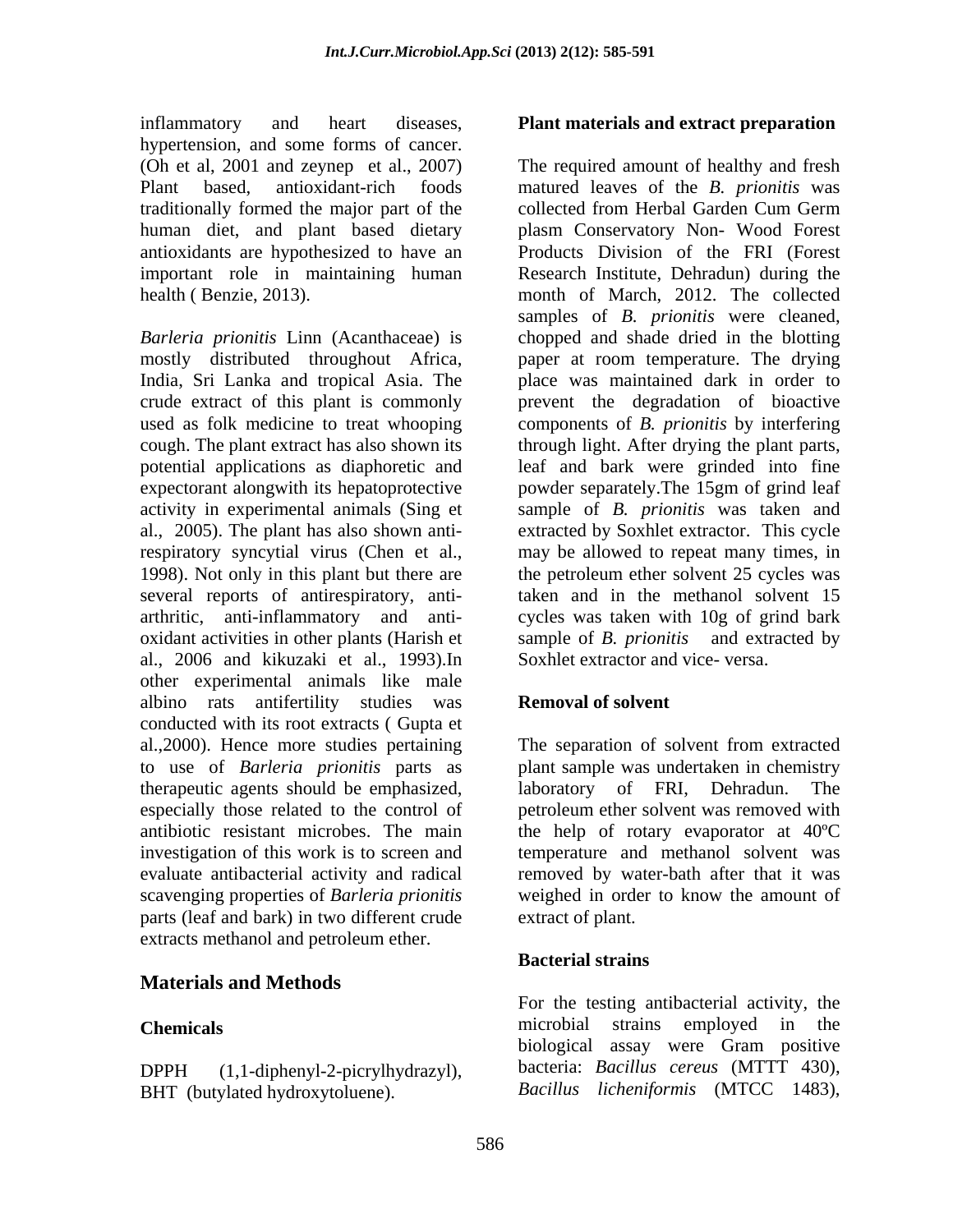*Staphylococcus aureus*; Gram negative antibacterial activity. The experiment was bacteria: *Escherichia coli, salmonella typhi, Alcaligenes faecalis*, were obtained from Microbiology Laboratory of Dolphin (PG) Institute Of Biomedical & Natural **Determination of MIC via Resazurin** Science, Dehradun, India. Original culture **assay** were further stored at low temperature in Fresh cultures were used for testing titration plates (Karuppusamy and

### **Screening of the Antibacterial activity**

The antibacterial activity of *Barleria* contained in culture medium as well as the *prionitis* leaf and bark extract (petroleum antibiotics concentration would be ether and methanol) was tested by Disc  $0.06$ mg/l streptomycin and *faecalis)* and three Gram positive *(Bacillus Staphylococcus aureus***).** In this method, suspension poured over the agar media Streptomycin, Ampicillin and Tetracycline resazurin<br>
(30ug/dish Himedia) were used as antibacteria Petri-dish four discs were used, one disk of antibiotics, two discs separately for (petroleum ether and methanol) extract of **Antioxidant assay** *Barleria prionitis*, one disk used as a control (Sterile water. The plates were The free radical scavenging activity of the sealed and incubated overnight at 37ºC in extracts was measured in term of hydrogen the incubator. Antibacterial activity was assigned by measuring the inhibition zone<br>formed around the discs. The diameter of formed around the discs. The diameter of picrylhydrazyl (DPPH) free radical was zone of inhibition (mean of three determined by the method described by replicates SD) as indicated by clear area which was devoid of growth of microbes was measured to determine the in dark for 30 minutes. Plant extract

replicated three times to confirm the reproducible.

#### **Determination of MIC via Resazurin assay**

the refrigerator to maintain stock culture. Resazurin assay was performed in 96 well antibacterial activity using disc diffusion Rajasekaran, 2009). In complete nutrient assays method broth two fold dilutions of plant extracts **Disc diffusion assay** added to 180 ml of antibiotics and plant diffusion (Bauer et al.,1966) against six tetracycline0.12mg/l. For comparative pathogenic bacteria, three Gram negative study control plates were prepared only (*E.coli, Salmonella typhi and Alcaligenes* with culture medium and bacterial *cereus, Bacillus licheniformis,* incubated for 12 hours at 37 C for freshly prepared agar media is dispensed hour plates were observed for colour into the sterilized Petri-dish. The agar is change blue to pink and pink to colorless allowed to solidify and 100µl of bacterial in live bacterial strains containing wells. and spread by a spreader or a rod. revealed that the fast decolonization of (30µg/dish Himedia) were used as antibacterial potential. The bioactivity of standards. In the each culture medium extracts were screened which shows that titration plates (Karuppusamy and and antibiotics were prepared in the test wells. The final concentration would be 20µ of each bacterial suspension was extracts (30-0.02mg/ml in sequence) contained in culture medium as well as the antibiotics concentration would be 0.06mg/l streptomycin and suspension. The plates were sealed and additional 5 hour. At the intervals of 1 Preliminary micro titre plate assay extract doesn't possessed extracts were screened which shows that the extracts inhibit the dye reduction.

#### **Antioxidant assay**

donating or radical scavenging activity of the stable radical 1, 1- diphenyl-2- Braca *et al.,* (2001). Test extract and DPPH was dissolved in methanol and kept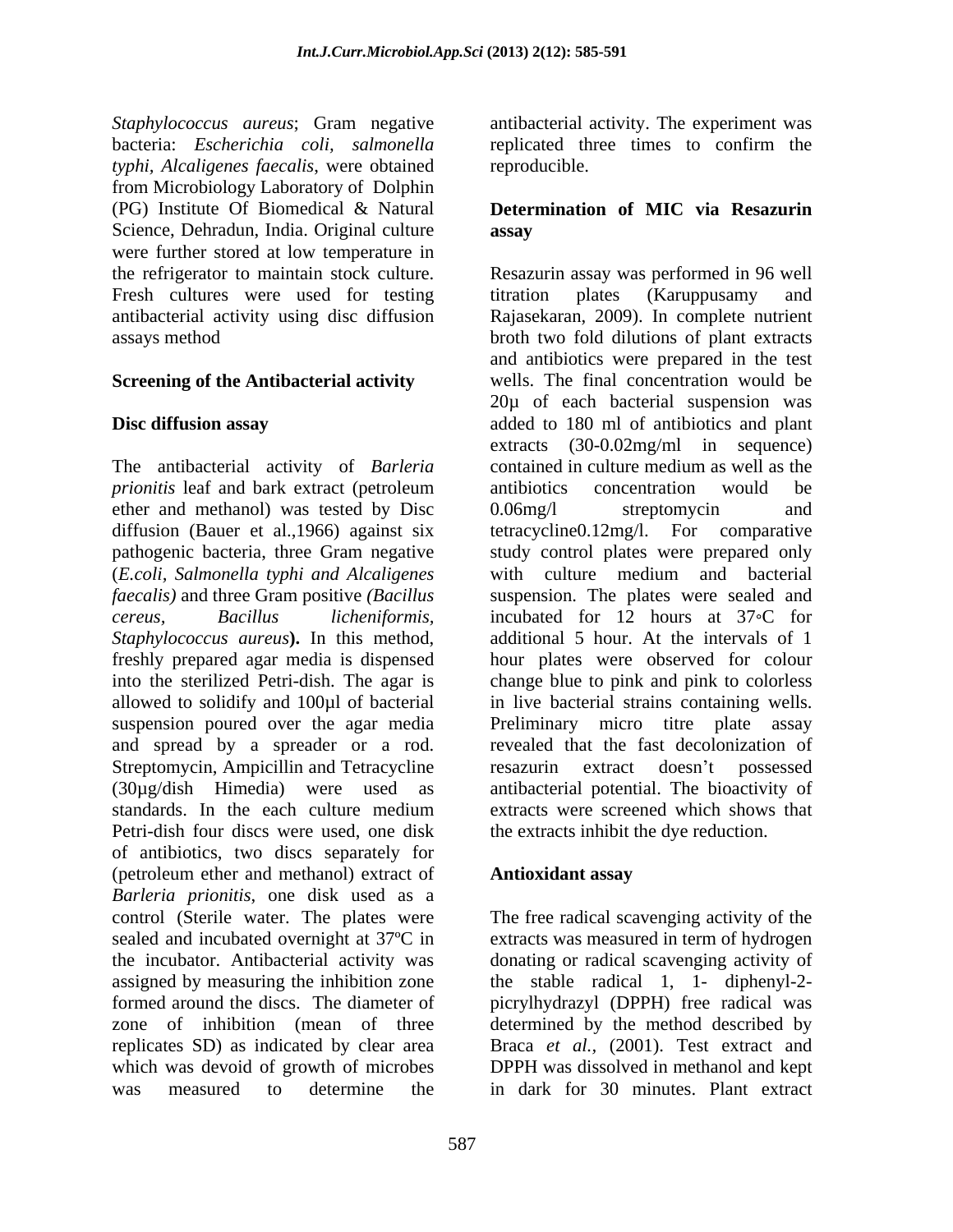(10,100,1000,2000 and 6000ppm)) was Blank reading was taken by methanol and

The percentage inhibition activity was antibacterial agent Ampicillin,

Where AE is absorbance of the solution, (28.40). Both the antibiotic has level and AD is the absorbance of the

In the disc diffusion assays, the average size of the zone of inhibition  $(N = 3)$  is reported for those extracts that resulted in a consistent and noticeable kill zone statistically analyzed using software oxidoreductases within viable cells. STATISTICA 10.0. Data were subjected Resorufin is further reduced to to analyses of variance and treatment means were compared through Bonferroni

In the primary screening, Antibacterial activities of *Barleria prionitis* seeds extract were obtained by the disc diffusion display (Table 1). Both extracts revealed different degrees of antibacterial activity against test. Maximum inhibition was shown by methanol leaf extract against *B. cereus (*22.66 mm in diameter) followed

added to 3ml of a 0.004% methanol (21.66 mm in diameter). Effect of both the solution of DPPH and absorbance at above extracts against *B. cereus* and *E.*  517nm was determined after 30 min. *coli* are significantly same. Minimum control was calculated by measuring the extract against *A.faecalis* (4.66 mm in absorbance of DPPH solution through diameter) followed by methanol bark spectrometer. The antioxidant activity was extract against *A. faecalis* (5.33). compared with BHT. Activities of the various extracts of *B.*  The percentage inhibition activity was antibacterial agent Ampicillin,<br>
calculated by following formula Tetracycline and streptomycin (Table 2). by pet ether leaf extract against *E.coli* (21.66 mm in diameter).Effect of both the inhibition was shown by pet ether leaf *prionitis* were comparable to standard

% scavenging DPPH free radical=100 x (1 Maximum inhibition was shown by AE / AD) tetracycline against *S. aureus* (28.20) when extract has been added at a particular significantly same effect against both *S.*  DPPH solution with nothing added, can use any of the antibiotics to control without extract (control). both the organism. Minimum inhibition **Statistical evaluation** *typhi* (13.66) followed by Ampicillin followed by Ampicillin against *B. cereus* (28.40). Both the antibiotic has *aureus* and *B. cereus.* This shows that we was shown by streptomycin against *S.*  against *B. licheniformis (15.66*).

#### **Resazurin assay (MIC determination)**

compared to the diameter of the filter non-toxic dye that becomes pink and paper disc (6 mm).The collected data were fluorescent when reduced to resorufin by test  $(P= 0.05)$ . has also been used for decades to **Results and Discussion** contamination of milk (Mc Nicholl et al., Resazurin is a blue non-fluorescent and oxidoreductases within viable cells. Resorufin is further reduced to hydroresorufin (uncolored and nonfluorescent). A resazurin reduction test demonstrate bacterial and yeast 2006). We were choosing Resazurin assay to assess the MIC value (Table 3) of extracts against test bacteria. According to the Table 3 petroleum ether of leaf illustrated the slightest MIC value against *B. cereus* (0.05 mg/ml) and *E.coli (0.2* mg/ml)*,* while the methanol extract of bark and leaf illustrated 0.2 mg/ml against *B. cereus.*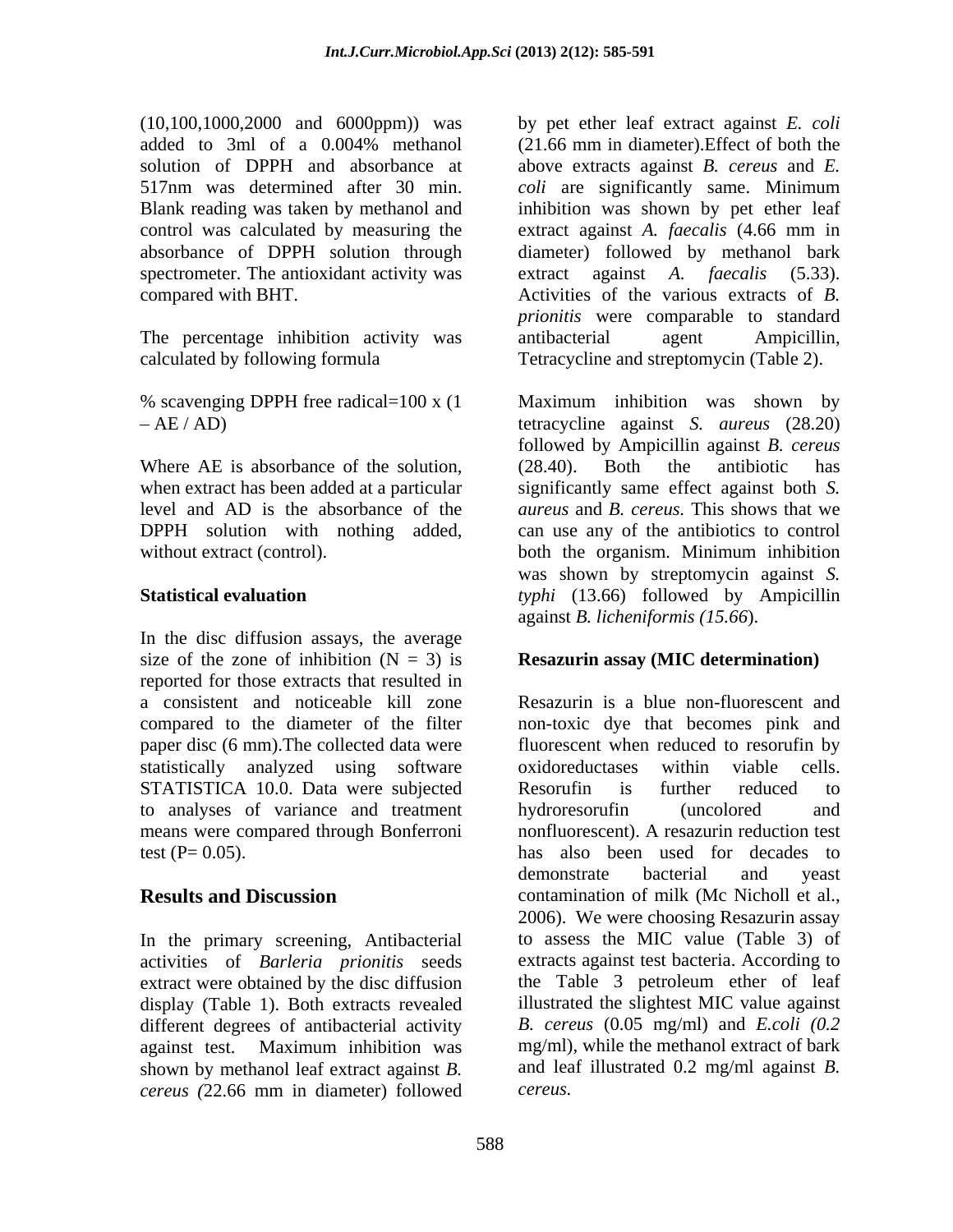| <b>Bacteria/Solvent</b> | <b>Bark</b>          |                      | Leaf                          |                     |  |
|-------------------------|----------------------|----------------------|-------------------------------|---------------------|--|
|                         | Pet ether            | <b>Methanol</b>      | Pet ether                     | <b>Methanol</b>     |  |
| E. coli                 | $18.33 \pm 2.51$ hij | $10.33 \pm 1.15$ a-e | $21.66 \pm 2.51$ j            | 13.66±1.52 c-h      |  |
| A. faecalis             | $7.66 \pm 1.52$ abc  | $5.33 \pm 1.52$ ab   | $4.66 \pm 1.52$ a             | $8.33 \pm 2.51$ a-d |  |
| S. typhi                | $10.33 \pm 1.15$ a-e | $10.66 \pm 1.15$ a-h | $15.33 \pm 2.51$ e-i          | 14.33±2.08 d-i      |  |
| S. aureus               | $10.33 \pm 1.52$ a-e | $10.33 \pm 1.52$ a-e | $12.66 \pm 1.52$ c-h          | $8.66 \pm 1.15$ a-d |  |
| <b>B.</b> cereus        | $16.66 \pm 1.52$ g-j | $20.33 \pm 2.51$ ij  | $17.33 \pm 2.51 h - j$        | $22.66 \pm 2.08$ j  |  |
| <b>B.</b> licheniformis | $11.66 \pm 1.52$ c-g | $9.33 \pm 1.52$ a-e  | $11.33 \pm 2.08$ b-g          | $8.33 \pm 1.52$ a-d |  |
|                         | Organism             | <b>Plant part X</b>  | <b>Plant Part X Solvent X</b> |                     |  |
|                         |                      | <b>Solvent</b>       | Organism                      |                     |  |
| $LSD(0.1\%)$            | 1.517                | 1.239                | 3.035                         |                     |  |

|  | Table.1 Antibacterial activity of Barleria prionitis (Zone of inhibition in mm diameter) |  |  |  |  |  |  |  |
|--|------------------------------------------------------------------------------------------|--|--|--|--|--|--|--|
|--|------------------------------------------------------------------------------------------|--|--|--|--|--|--|--|

 $Mean \pm S.D$ 

Table.2 Antibacterial activity of standard antibiotics against test bacteria (Zone of inhibition in mm diameter)

| <b>Bacteria</b>                     | <b>Antibiotic</b>    |                      |                       |  |  |  |
|-------------------------------------|----------------------|----------------------|-----------------------|--|--|--|
|                                     | Streptomycin         | <b>Ampicillin</b>    | <b>Tetracycline</b>   |  |  |  |
| E. coli                             | $25.33 \pm 2.51$ efg | $24.33 \pm 2.51$ efg | $21.33 \pm 2.08$ b-f  |  |  |  |
| $16.66 \pm 1.52$ abc<br>A. faecalis |                      | $16.66 \pm 2.51$ abc | $17.20 \pm 2.30$ a-d  |  |  |  |
| $13.66 \pm 1.52$ a<br>S. typhi      |                      | $16.33 \pm 2.08$ abc | $22.83 \pm 1.89$ c-g  |  |  |  |
| S. aureus                           | $20.33 \pm 1.52$ a-f | $24.33 \pm 2.51$ efg | $28.20 \pm 2.30$ g    |  |  |  |
| <b>B.</b> cereus                    | $25.00 \pm 2.00$ efg |                      | $26.73 \pm 1.85$ fg   |  |  |  |
| <b>B.</b> licheniformis             | $19.33 \pm 1.52$ a-e | $15.66 \pm 1.52$ ab  | $23.66 \pm 2.08$ d-g  |  |  |  |
|                                     | <b>Bacteria</b> (B)  | Antibiotic (A)       | Interaction $(B^* A)$ |  |  |  |
| 1.997<br>$LSD(0.1\%)$               |                      | 1.412                | 3.459                 |  |  |  |

 $Mean \pm S.D$ 

## Table.3 Resazurin assay for MIC (mg/ml)

| $Extracts(\mu g/ml)$    | <b>Bark</b>     |           | Leaf            |           |  |
|-------------------------|-----------------|-----------|-----------------|-----------|--|
|                         | <b>Methanol</b> | Pt. ether | <b>Methanol</b> | Pt. ether |  |
| E. coli                 | (0.9)           | (0.4)     | 1.8             | 0.2       |  |
| A. faecalis             |                 |           |                 |           |  |
| S. typhi                | 7.5             | 7.5       | 3.7             | 1.8       |  |
| S. aureus               | 7.5             | 7.5       | 15              | 3.7       |  |
| <b>B.</b> cereus        | 0.2             | 0.9       | 0.2             | 0.05      |  |
| <b>B.</b> licheniformis |                 |           |                 |           |  |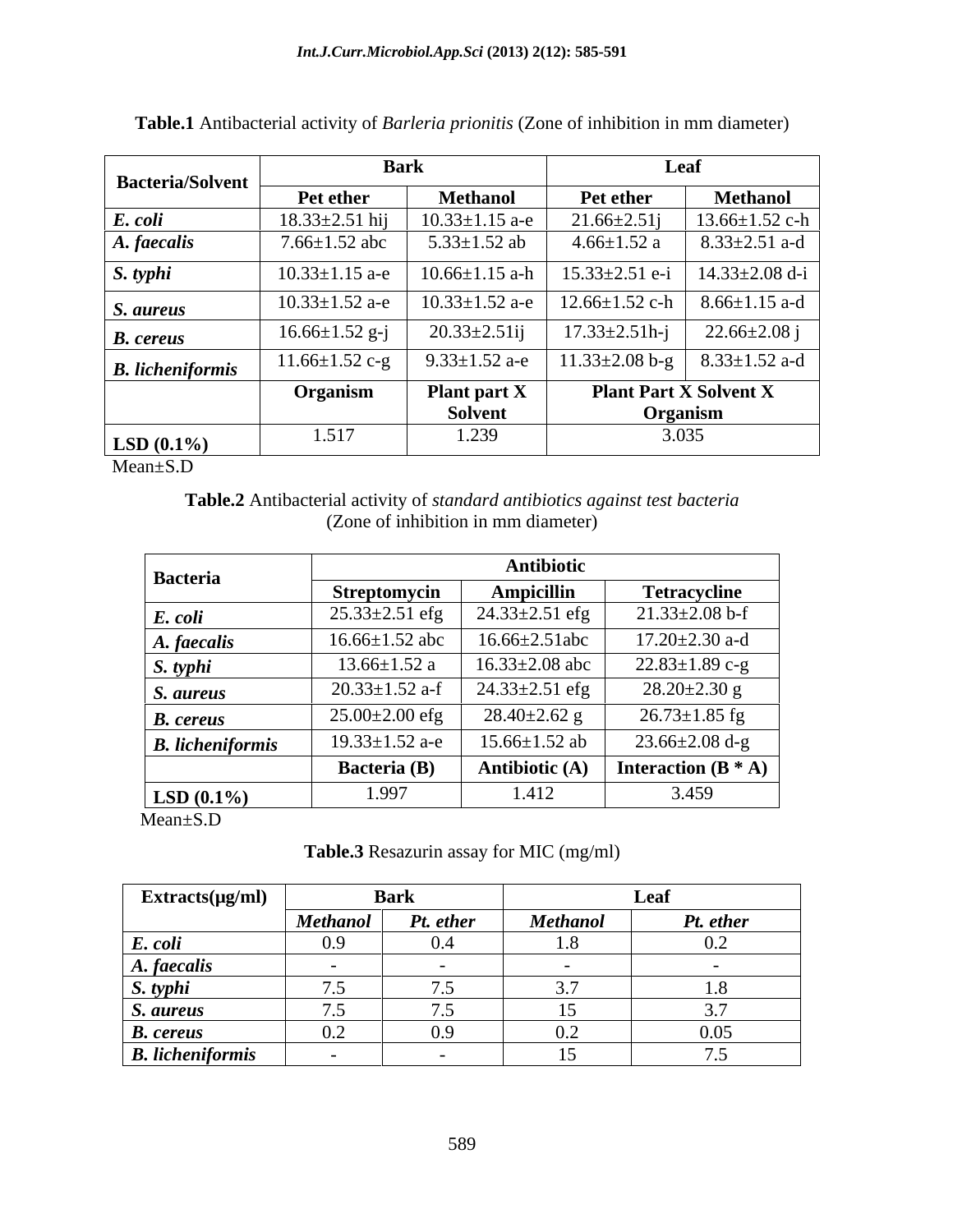| Conc.         | <b>Bark</b>         |                      | Leaf                          |                     |                    |
|---------------|---------------------|----------------------|-------------------------------|---------------------|--------------------|
| (ppm)/Solvent | Pet ether           | <b>Methanol</b>      | Pet ether                     | <b>Methanol</b>     | <b>BHT</b>         |
| 10            | $13.06 \pm 1.00$ bc | $6.40 \pm 0.52$ a    | $10.36 \pm 1.48$ abc          | $8.16\pm0.20$ ab    | $20.03 \pm 0.95b$  |
| 100           | $29.80 \pm 1.92$ ef | $22.66 \pm 0.66$ d   | $25.50 \pm 1.32$ de           | $15.56 \pm 0.72$ c  | $33.66 \pm 1.52c$  |
| 1000          | $37.70 \pm 0.60$ gh | $29.86 \pm 0.32$ ef  | $30.40 \pm 1.47$ ef           | $32.10\pm0.90$ f    | $41.00 \pm 1.00a$  |
| 2000          | $47.36 \pm 1.18$ jk | $34.86 \pm 1.02$ fgh | 33.06 $\pm$ 1.79 fg           | $40.06 \pm 1.05$ hi | $46.13 \pm 5.42a$  |
| 4000          | $51.30 \pm 1.41$ kl | 39.90±1.01hi         | $44.06 \pm 2.53$ ij           | $46.00 \pm 1.00$ jk | $61.70 \pm 1.12d$  |
| 6000          | $59.11 \pm 1.05$ m  | $53.36 \pm 5.821$    | $51.40\pm0.52$ kl             | $61.73 \pm 1.41$ m  | $71.36 \pm 0.55$ e |
|               | Conc.               | Plant part X         | <b>Plant Part X Solvent X</b> |                     |                    |
|               |                     | <b>Solvent</b>       | Organism                      |                     |                    |
| $LSD(0.1\%)$  | 1.381               | 1.128                | 2.762                         |                     | 4.311              |

**Table.4** In vitro *DPPH* Free Radicals scavenging activities of B. prionitis extract and standard BHT

 $Mean \pm S.D$ 

## **Antioxidant activity**

Antioxidant activity of the extracts was estimated  $_{\rm by}$ **DPPH** free radical scavenging, using butylated hydroxytoluene (BHT) as references or positive controls was shown (Table 4). Maximum inhibition was shown by methanol leaf extract  $(61.73)$  in 6000 ppm concentration followed by petroleum ether bark extract  $(59.11)$  again at  $6000$  ppm and methanol bark extract (53.36) in 6000 ppm. Methanol leaf extract and pet ether bark extract are showing significantly same effect at 6000 ppm concentration. As the conc. of all the extracts increases inhibition also increases. Minimum inhibition was shown by methanol bark extract  $(6.40)$  at 10 ppm concentration.

Methanol and petroleum ether extracts of Barleria prionitis (leaf and bark) were studied for its Antibacterial activity against Six human bacterial pathogens. According to the results of the present analysis, it can be concluded that Barleria prionitis leaf and bark has antibacterial

effect which support to the established use of this plant for the treatment of related diseases.

# **References**

- Bauer, A.W., Kirby, W.M.M. Sheriss. J.C. et al., 1966. Antibiotic susceptibility testing by a standardized single disk method. Ame. J. Clin. Pathol. 45: 493-496.
- Benzie, I.F.F., 2003. Evolution of dietary antioxidants 2003. Comp Biochem Physiol. A Mol Integ Physiol. 136:  $113 - 126$
- Chen, J.L., Blance, P., Stoddart, C.A., Bogan, M., Rozhon, E.J., Parkinson, N., Ye, Z., Cooper, R., Balick, M., Nanakorn, W., Kernan, M.R., 1998. New iridoids from the medicinal plant Barleria prionitis with potent activity against respiratory syncytial virus. J. Natural Products, 61: 1295-1297.
- Gupta, R.S., K. Pramod, V.P. Dixit and Dobhal. M.P. 2000. Antifertility studies of the root extract of the Barleria prionitis Linn in male albino